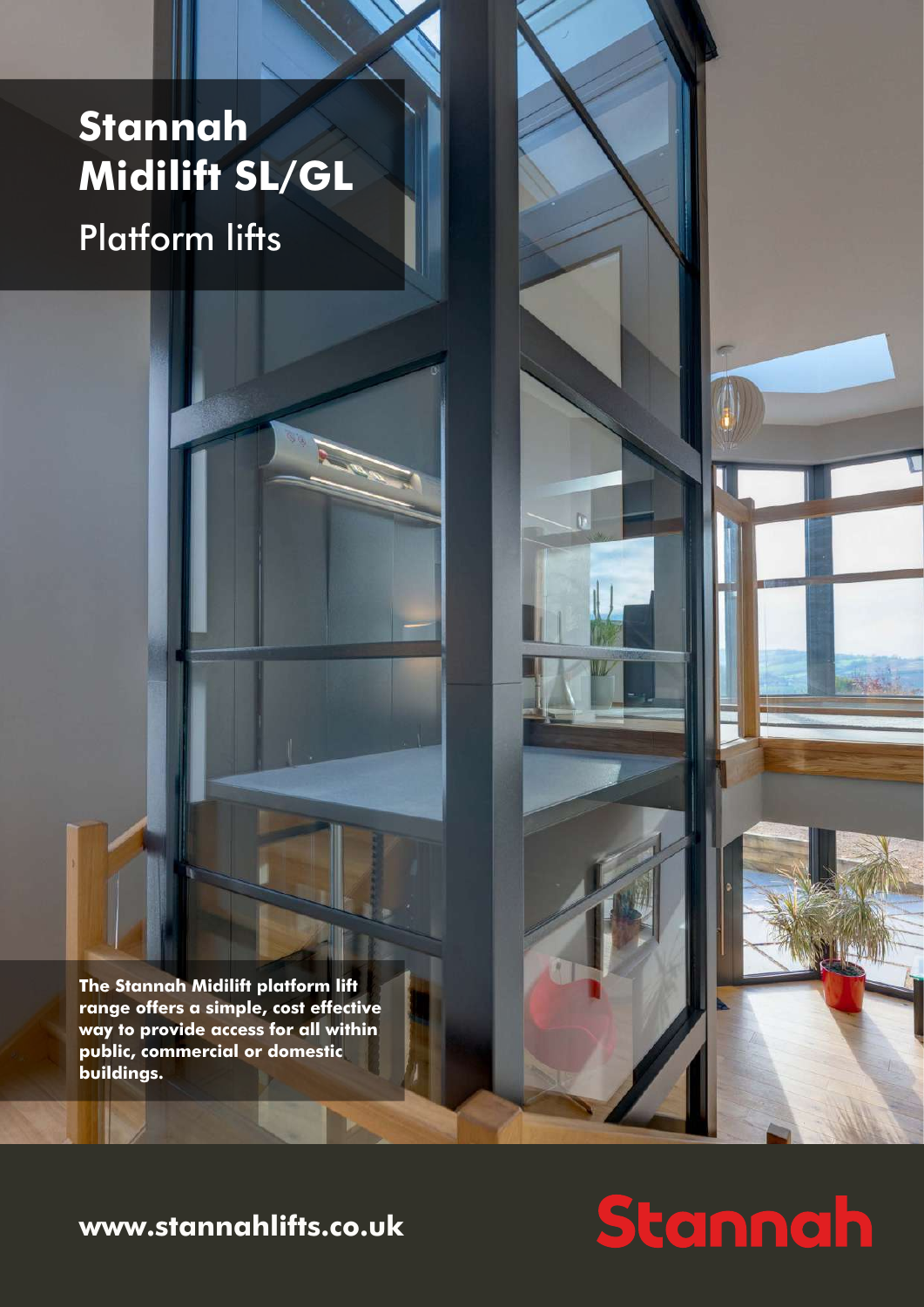Introduction



**Our latest Midilift combines design, versatility and intuitive use with ease of installation and reliable performance – with more finish choices to customise your lift to suit your building and more user-friendly features for the end user.** 

Midilift can be installed in new and existing buildings, complementing and blending into any environment, either internally or externally. Predominantly used as wheelchair or disabled lifts, these lifts require no pit, are installed in their own structure and can travel up to 7 metres. The half height gate option, for up to 3 metres of travel, is ideal for enabling access to mezzanine floors or where there are headroom restrictions.

Our platform lifts help building designers and owners to meet the requirements of Part M and BS 8300, as well as helping to meet obligations under EN81-41 and the Equality Act (formerly the DDA), whilst taking up the minimal amount of building space possible.

A UK manufacturer, Stannah have proudly provided more than 5,000 Midilift platform lifts. These lifts are installed throughout the UK, across all market sectors, including education, retail, offices, public buildings and private residences. Our proven hydraulic drive and energyefficient lighting coupled with our nationwide service ensures our lifts run smoothly and efficiently for years, adding value to any building.



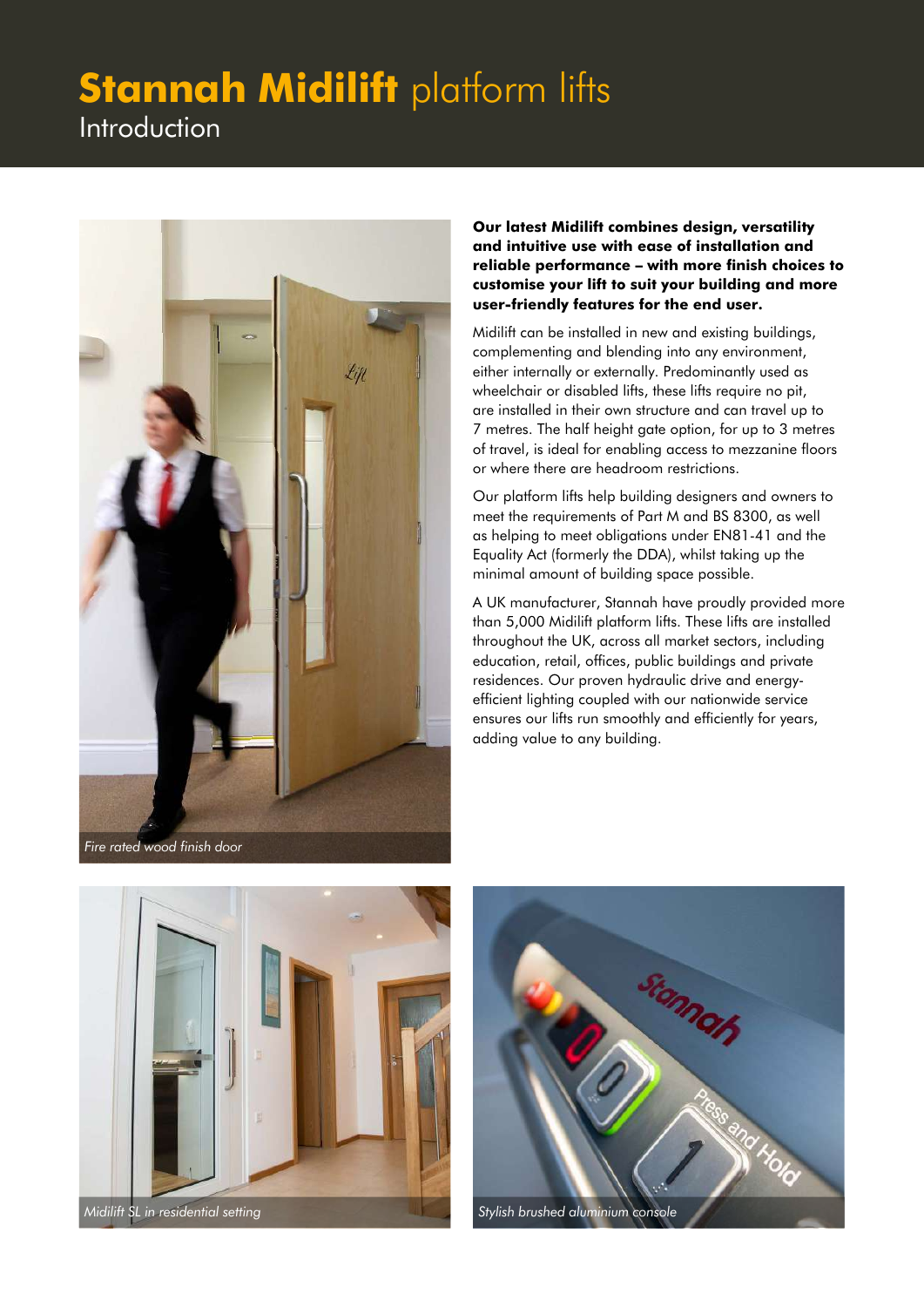### **Stannah Midilift platform lifts Products**

#### **Products**

There are two products in the Midilift range, both of which are suitable for indoor and outdoor use.

#### **Midilift SL**

The Midilift SL platform lift travels up to 7 metres providing a solution for higher travel and an increased number of stops. There is a wide range of design options for the structure and platform to ensure the lift matches your building requirements.

#### **Midilift GL**

The Midlift GL platform lift is a lowcost option for mezzanine floors. This lift travels up to 3 metres with a half height gate at the top. It can also be an ideal solution if headroom is restricted on the second floor.



*The option of a ramp where required*



*Internal view of structure*



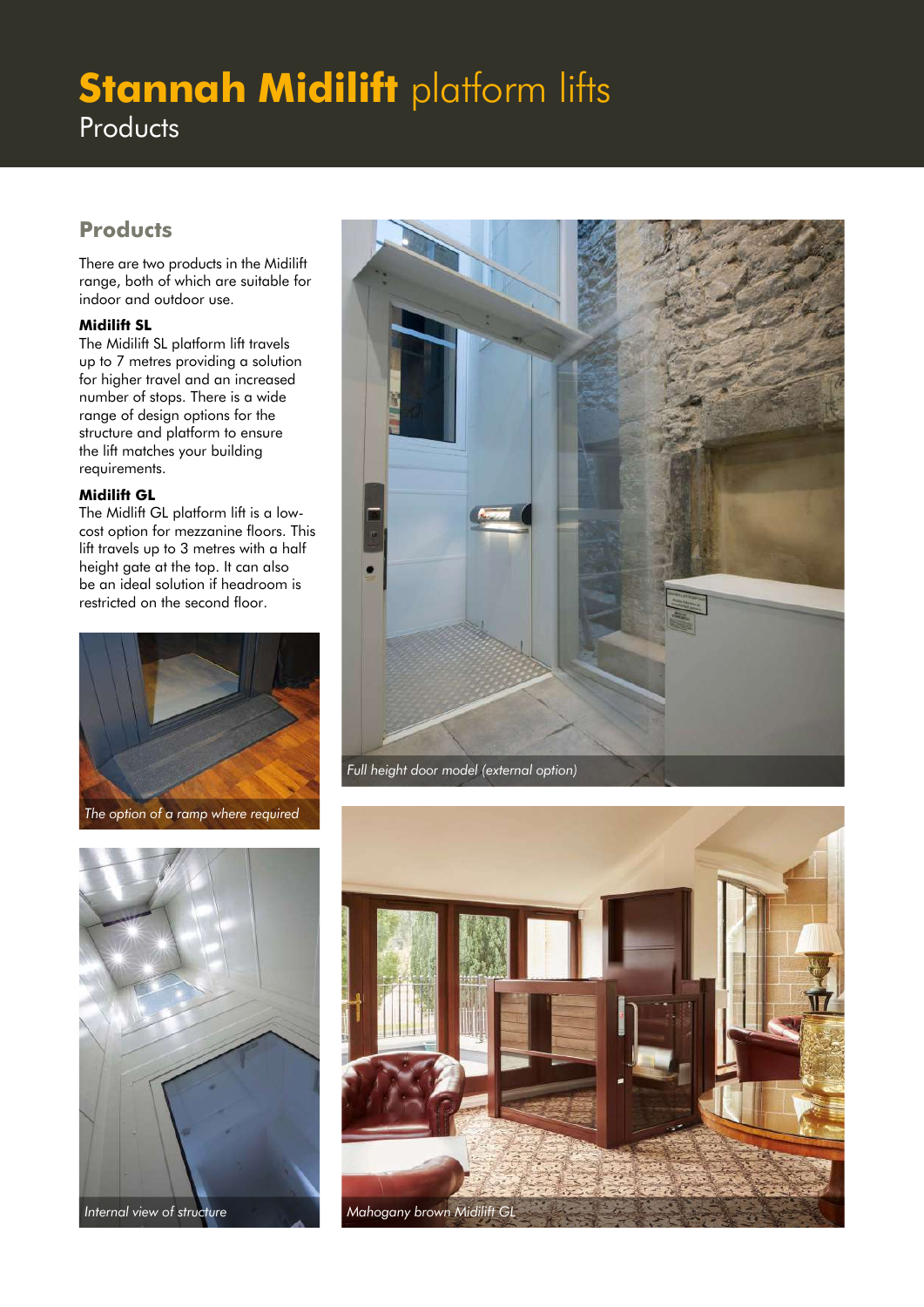Key benefits

#### **Key benefits**

- Up to 7m travel with three platform sizes available to suit buildings of different shapes and sizes
- Compact shaft with a choice of entrance configurations
- Minimal builders work required and quick installation time
- Structure-supported enclosure no lifting beam required
- Flexibility on drive control unit location
- Low pit requirements with ramp where a 70mm recess is not possible
- Low running and maintenance costs due to the single phase power consumption
- Choice of finishes or branding to complement any building design and to make your lift unique
- Helps building owners to conform with Part M and the Equality Act
- Finish and specification for outdoor and indoor use

The external option for the Midilift means you have a lift built for outdoors, with a specification to withstand extreme temperatures and a 5-year anti-corrosion warranty.

#### BREEAM

A Stannah Midilift falls under the Supply of Machinery (Safety) Regulations, which means it travels at no faster than 0.15m/s. By choosing this lift as opposed to a passenger lift, the BREEAM criteria does not apply and your overall BREEAM score is reduced as a result.

#### Installation & Warranty

Installation typically takes 1-4 days, depending on site conditions and lift travel.

All our lifts are supplied with a 12-month warranty with four service visits as standard and we offer a range of service options tailored to suit your specific requirements.

**Stannah also offer cabin platform lifts – the Midilift Plus range** offering the feel of a passenger lift but with all the access benefits of a platform lift – ask for further details.

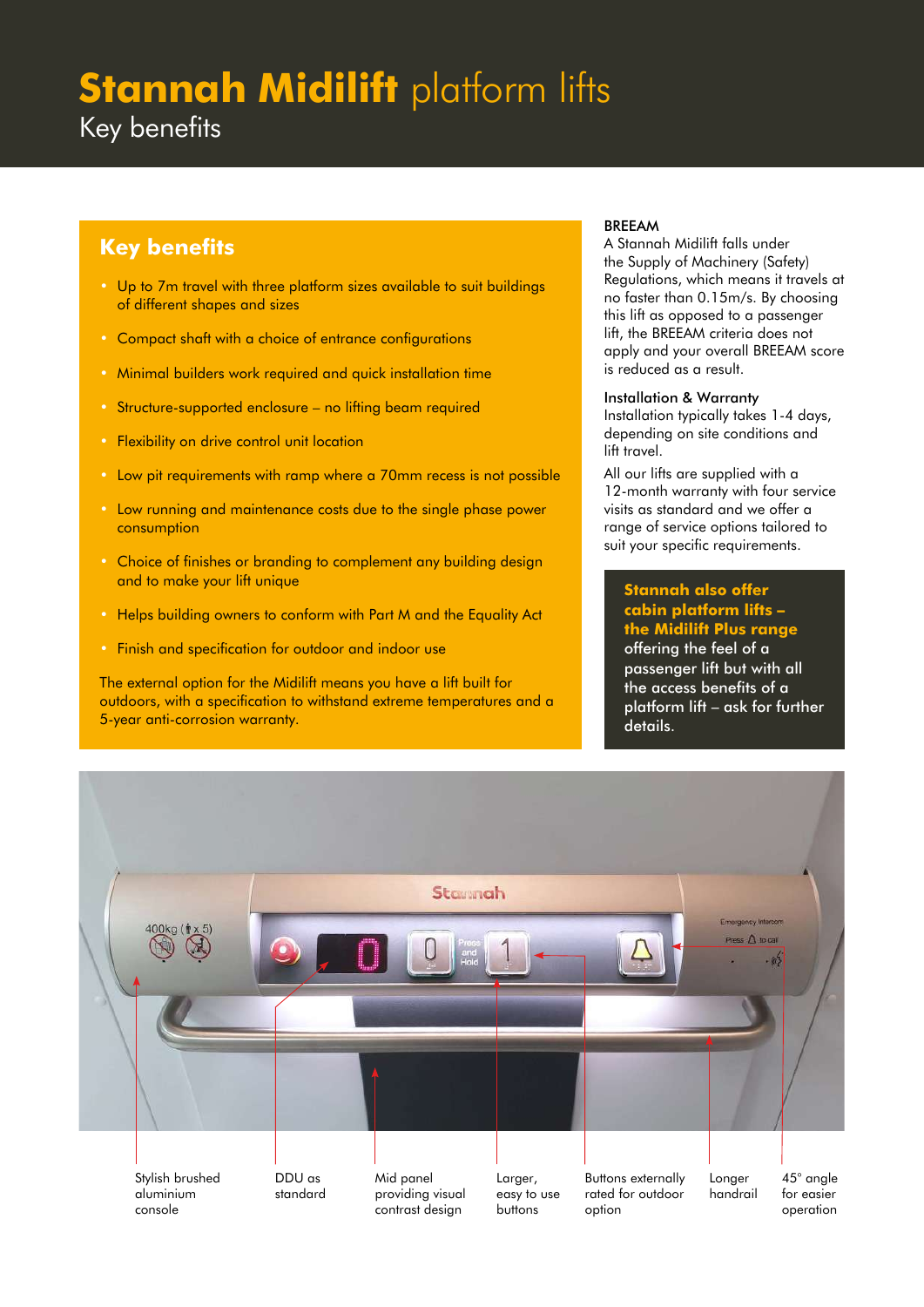Features and options at a glance

#### **Standard features:**

#### **Carriage:**

Moving platform and console within lift structure

Large illuminated constant pressure call buttons – 50mm square

Audible and visual notification of floor level and travel direction

Voice annunciation with arrival chime

Alarm button

Emergency stop switch

Red digital display units with direction arrow and overload indicator

Battery backed up LED lighting

Handrail in satin stainless steel

Mechanical safety edges around platform

#### **Landing features:**

Complete lift isolation keyswitch (supplied on lower landing only)

#### **Landing controls:**

One-touch landing controls mounted on lift door frame

#### **Other features:**

Automatic emergency lowering feature

Two-way intercom communication system for emergency calls

Emergency lighting and alarm with back-up battery

#### **Structure:**

Structure supported enclosure with powder coated steel solid infill panels

LED ceiling spot lights with timer (SL only)

#### **Doors:**

Panoramic glass door fitted with door closer 800/900mm clear opening at each entrance

The Midilift helps to meet the requirements of:

- The Equality Act
- Part M of the Building Regulations (England and Wales) and Section 4.2 of the Technical Handbook (Scotland), both of which cover the requirements that many new buildings must meet to ensure ease of access and use
- BS 8300:2018 (Parts 1 & 2) Code of practice covering the design of an accessible and inclusive internal and external built environment

All of our Midilifts are UKCA marked and comply with the Supply of Machinery (Safety) Regulations 2008 (2008 No. 1597).

#### **Options available:**

#### **Carriage:**

Joystick – 2 floor lift only

#### **Landing features:**

Key operated locking control at each landing to restrict lift access

Blue digital display units with fixed direction arrow

#### **Landing controls:**

Flush wall mounted landing controls Pedestal mounted landing controls

#### **Other features:**

Battery backup in both directions

Klaxon alarm fitted to structure

Emergency telephone (phone line supplied separately)

Memcom auto-dialler/auto-dialler with inductive loop

Fire alarm shutdown (to lowest floor only)

Welsh signage and instructions

Outdoor control cabinet

#### **Structure:**

Glass infill panels (clear or tinted)

Fixed ramp at the lower level

Special fixing brackets/hoops (if required)

Pre-drilled full enclosure/landings/sides (fire cladding) Reduced headroom †

#### **Door options:**

30/60 min fire rated door – primed or wood finish (see finishes page)

Doors by others to match overall building style

Half height gate – GL

Automatic door opener/closer

Concealed door closer

#### **External:**

External specification built to cope with a range of weather

E-coat primer with an architectural powder coat

#### Door canopy

Roof fan for heat extraction (optional)

Oil heater as standard for cold weather

IP54 rated buttons 50mm square

† There are instances in which we can reduce the headroom – please contact us to discuss further.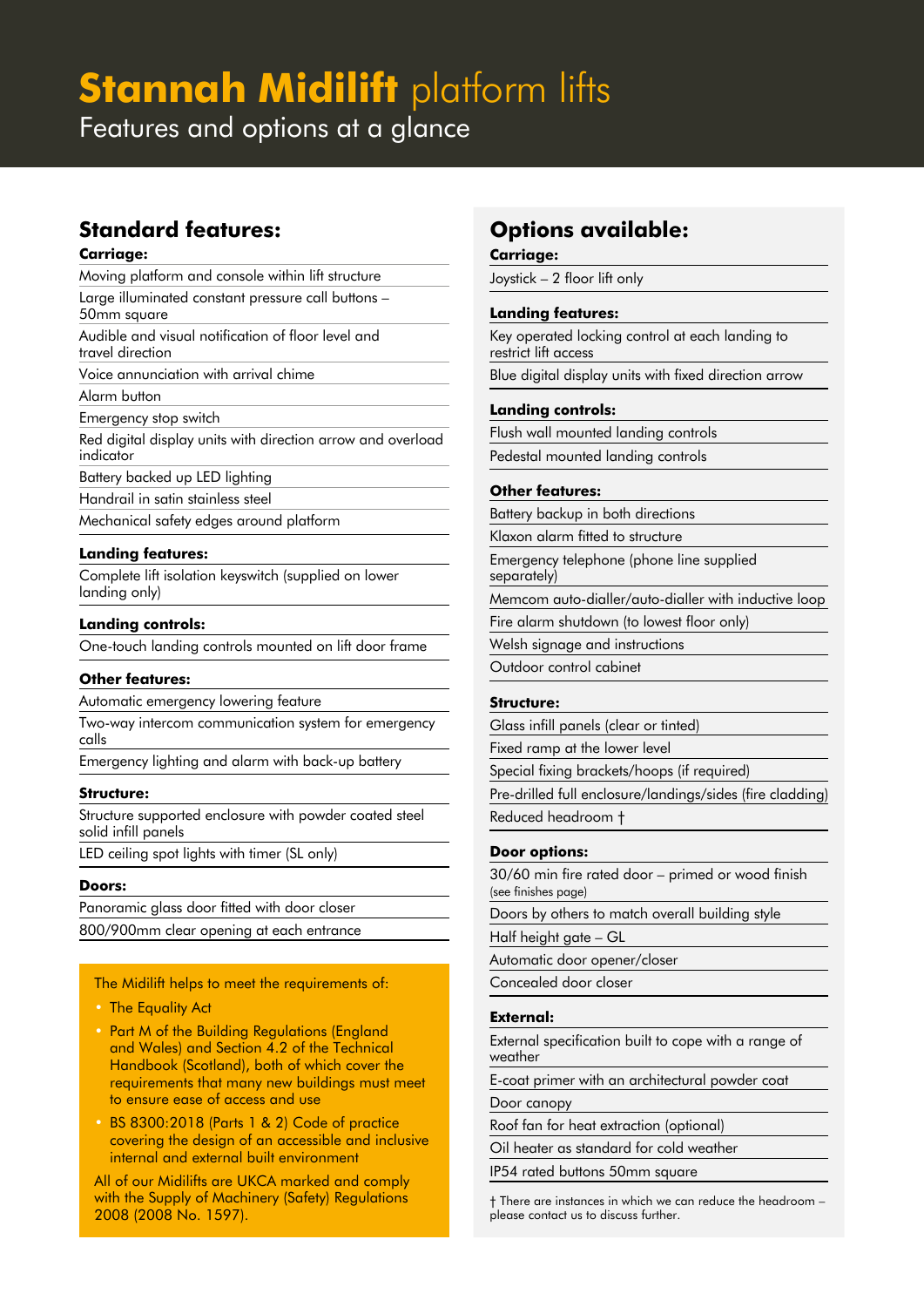### Technical data



Midilift GL with half height upper gate



Midilift SL with roof and door canopy (external option shown)



## กรร

NBS Specifications, CAD blocks and data sheets giving further technical information are all available from our web site.

**www.stannahlifts.co.uk/downloads**

| <b>Dimensions</b>                      |                                        |           |                                  |  |
|----------------------------------------|----------------------------------------|-----------|----------------------------------|--|
| <b>Platform size</b><br>$(w \times d)$ | <b>Aperture size</b><br>$(w \times d)$ | Pit depth | Headroom                         |  |
| $950 \times 1250$                      | $1240 \times 1440$                     | $70*$     | Variable –                       |  |
| $950 \times 1400^*$                    | $1240 \times 1560^{\circ}$             | $70*$     | please see<br>notes <sup>†</sup> |  |
| $1100 \times 1400$ ##                  | $1360 \times 1560$                     | $70*$     |                                  |  |

#### **Technical specifications**

|                         | <b>Midilift GL</b><br>1/2 height gate | <b>Midilift SL</b><br>Full height door |  |
|-------------------------|---------------------------------------|----------------------------------------|--|
| Standard load           | 400 <sub>kg</sub>                     |                                        |  |
| Maximum travel          | 3m<br>7 <sub>m</sub>                  |                                        |  |
| Speed of travel         | Up to $0.15m/s$                       |                                        |  |
| Drive system            | Hydraulic (includes separate pump)    |                                        |  |
| Platform control system | Constant pressure                     |                                        |  |
| Power supply            | 240 v single phase                    |                                        |  |

Notes:  $\blacksquare$ Aperture (+10/-0) Footprint

All dimensions are in mm.

 $*$  A ramp can be used where this pit depth is not possible.

- † Headroom is dependent upon the travel please contact us for more **Stannah Lifts Ltd. Information** information.
- # Part M (England and Wales) compliant (950 x 1400 for unattended wheelchair use and 1100 x 1400 for attended use). manon.<br>M (England and Wales<br>elchair use and 1100 x

‡ Section 4.2 (Scotland) compliant.

◊ Aperture dimensions will increase by 10mm on each side when a 60 minute fire door is specified.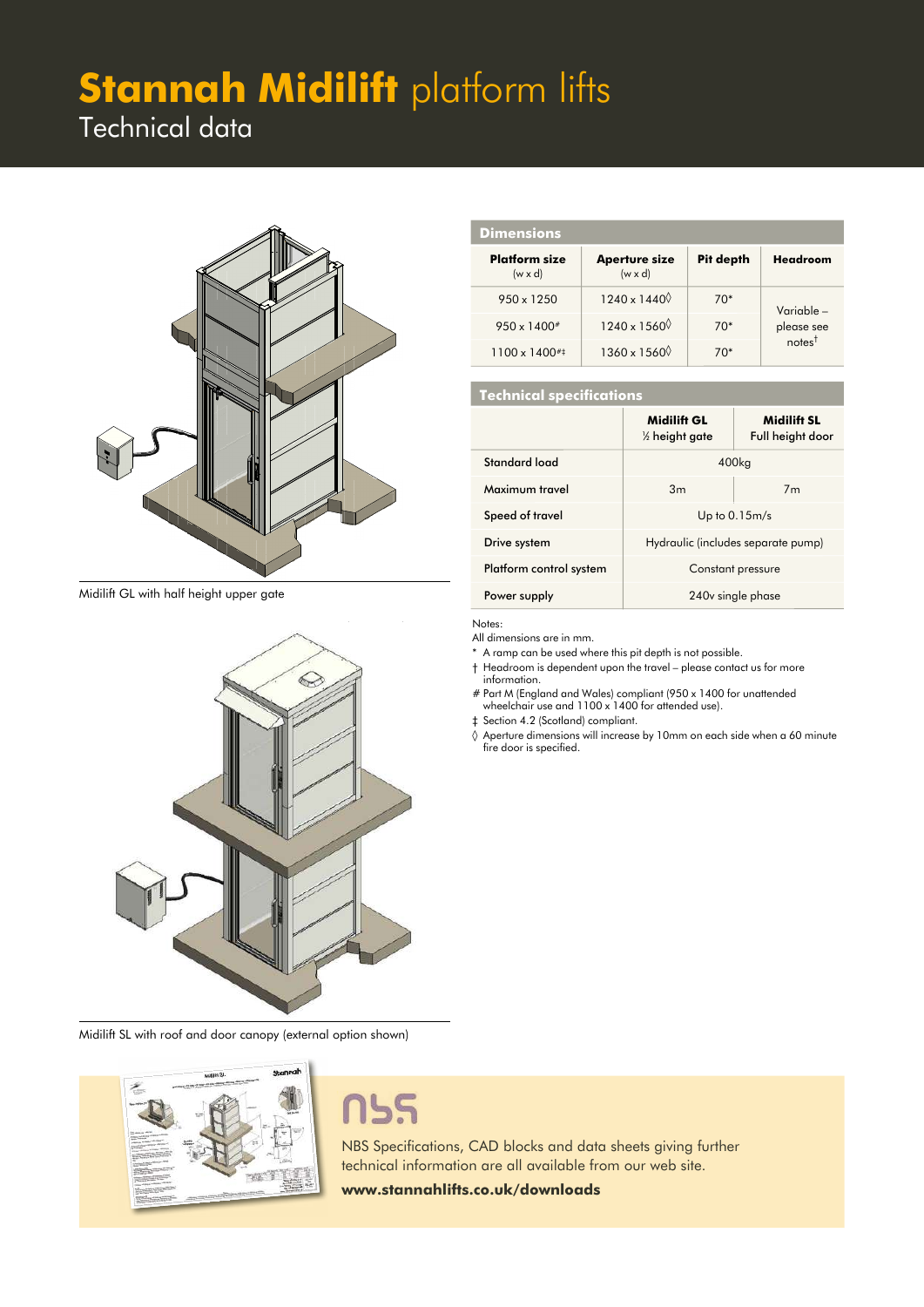### **Stannah Midilift platform lifts** Finishes

#### LRV = Light Reflectance Value

|                                                 | <b>Standard</b>                       |                                 | Options*                                               |
|-------------------------------------------------|---------------------------------------|---------------------------------|--------------------------------------------------------|
| Structure, door frame,<br>carriage and platform | White                                 | <b>Light Grey</b>               | <b>Dark Grey</b>                                       |
| Mid panel                                       | Dark Grey                             | <b>Stainless Steel</b>          | <b>Light Grey</b>                                      |
| Floor                                           | y Safety Floor                        | Vinyl stud<br><b>Light Grey</b> | Vinyl stud<br><b>Dark Grey</b><br>LRV 21,3<br>LRV 10,3 |
|                                                 | Aluminium<br>chequer plate            | Slate effect PVC                | Oak effect laminate<br><b>LRV 13</b><br><b>LRV 29</b>  |
|                                                 | floor<br>(standard on external model) | Flooring by others              |                                                        |
| Doors                                           | White                                 | <b>Light Grey</b>               | Dark Grey                                              |
| Fire doors<br>(optional*)                       | <b>Beech</b>                          | <b>White Oak</b>                | <b>Red Oak</b><br>Ash                                  |
| Infills                                         | White                                 | Glass                           | <b>Tinted Glass</b>                                    |

#### Bespoke Options

Our bespoke solutions offer you a wide range of RAL colours on all of the above components. Choose from a wide range of alternative finishes to ensure your lift meets your specifications. Colours, glass, flooring and more can be selected from a wide range of materials.





#### Samples can be provided on request – please call 01264 339090.

The colours and designs reproduced in this document have been matched as closely as printing will allow. It is recommended you obtain samples prior to specification. We are continually developing and improving our range of products and finishes and we therefore reserve the right to alter or amend the specification without prior notice.

#### *Key to colours:*

*White – BS22B15 (LRV 76,50) Light Grey – RAL 7035 (LRV 58,34) Dark Grey – RAL 7016 (LRV 8,07)* 

\*Please note: costs may vary and are dependent on the choice of finishes selected.